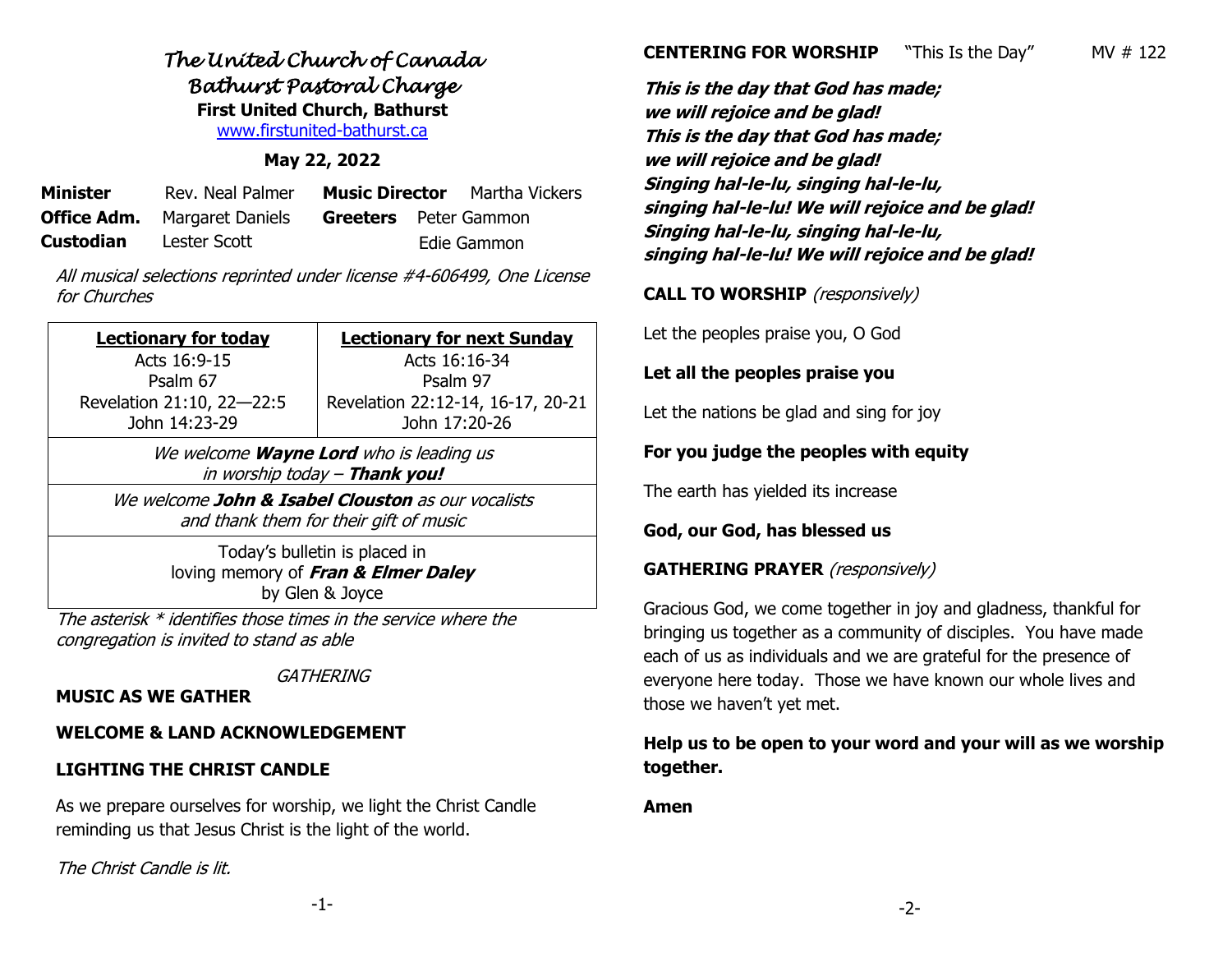## **\*GATHERING HYMN** – "I, the Lord of Sea and Sky" VU # 509

I, The Lord of sea and sky, I have heard my people cry. All who dwell in deepest sin my hand will save. I who made the stars of night, I will make their darkness bright. Who will bear my light to them? Whom shall I send?

#### (Refrain)

Here I am, Lord. Is it I, Lord? I have heard you calling in the night. I will go, Lord, if you lead me. I will hold your people in my heart.

I, the Lord of snow and rain, I have borne my people's pain, I have wept for love of them; they turn away. I will break their hearts of stone, give them hearts for love alone. I will speak my word to them. Whom shall I send?

## (Refrain)

I, the Lord of wind and flame, I will tend the poor and lame, I will set a feast for them; my hand will save. Finest bread I will provide till their hearts be satisfied. I will give my life to them. Whom shall I send?

(Refrain)

#### **PRAYER OF HUMILITY**

**CHORAL RESPONSE** – "Take, O Take Me as I Am" – MV #85

**Take, O take me as I am; summon out what I shall be; set your seal upon my heart and live in me, in me.**

-3-

#### **\*GREETING ONE ANOTHER** (responsively)

The Peace of Christ be with you all.

**And also with you.**

#### **SHARING A STORY**

Margaret Payne-Chénard & Margaret Daniels

**\*SINGING A SONG** – "Friend to Friend" Seasons of the Spirit V7

Let us now as God's own people, give the sign of peace, proclaiming our love for one another, binding friend to friend.

(Chorus) Christ Jesus calls us to love one another, to be one in him, friend to friend, in love to each other, we shall give our hands.

In our care for one another, by each kindly word, by ev'ry loving deed, we make known the love of Jesus Christ.

#### (Chorus)

We feed the hungry, clothe the naked, give drink to those who thirst, for Jesus came in love as a servant and we follow him.

(Chorus)

ENGAGING

#### **PRAYER FOR ILLUMINATION**

#### **SCRIPTURE READINGS** Gary Branch

Acts 16:9-15

John 14:23-29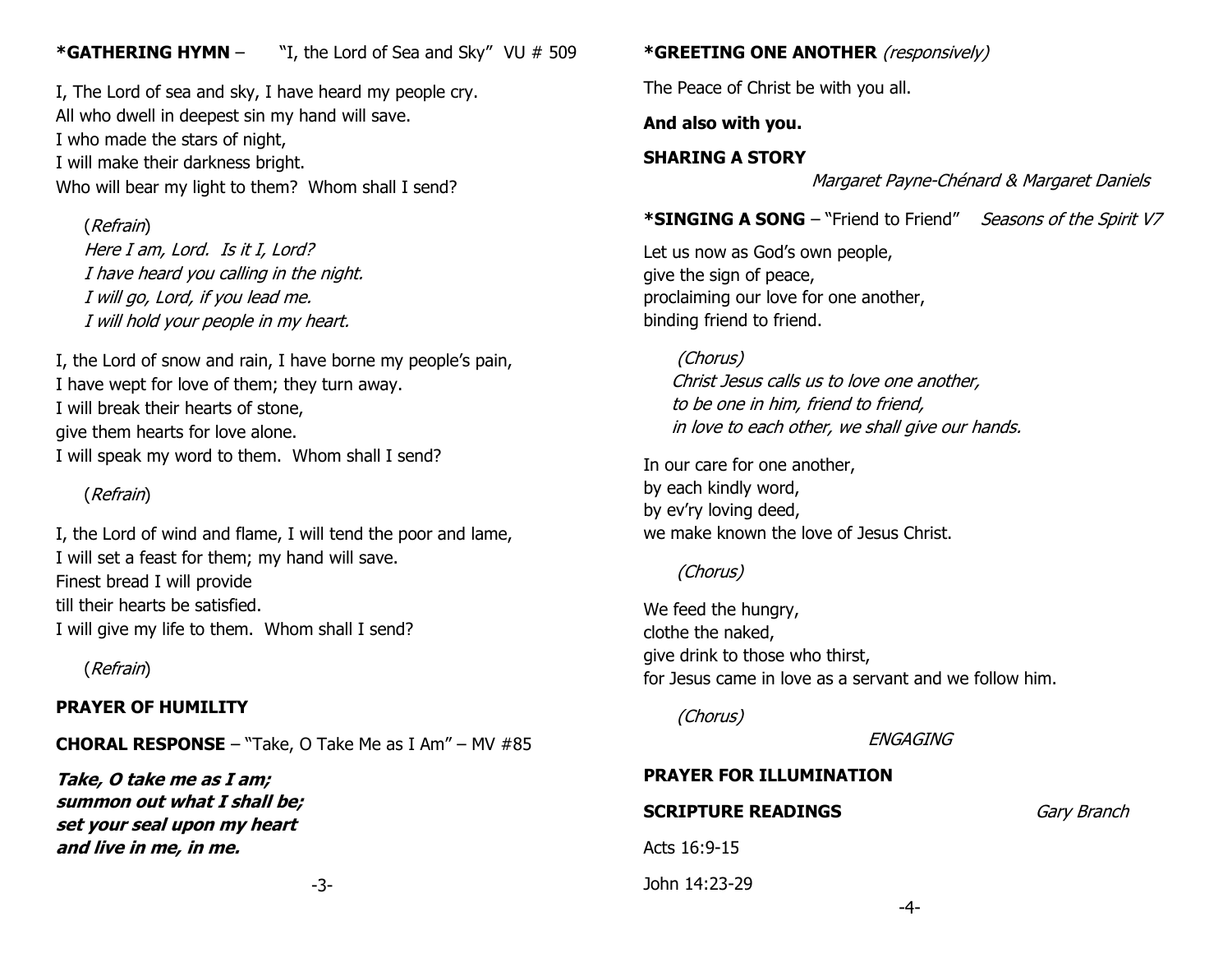## **MOMENT OF SILENT REFLECTION**

**GIFT OF MUSIC** "I Have Called You by Your Name" MV # 161

**RESPONDING** 

## **MINUTE FOR MISSION** Bev Murphy

## **INVITATION TO THE OFFERING**

## **\*OFFERING PRAYER** (in unison)

**As we bring our gifts, loving God, with humility and joy, receive us with kindness and delight, as a loving mother receives the gifts her little child and as a kind father delights in his growing offspring. May our gifts bring you delight and serve to share your love with all our brothers and sisters. Amen**

## **SHARING OUR CONCERNS**

## **PRAYERS OF THE PEOPLE**

**THE LORD'S PRAYER** – VU #921 (in unison)

**Our Father, who art in heaven, hallowed be thy name, thy kingdom come, thy will be done, on earth, as it is in heaven.** 

**Give us this day our daily bread, and forgive us our trespasses, as we forgive those who trespass against us. And lead us not into temptation, but deliver us from evil: For thine is the kingdom, the power, and the glory forever and ever.**

**Amen**

GOING OUT (as Spirit people)

-5-

## **ANNOUNCEMENTS**

**\*CLOSING HYMN** – VU #424

"May the God of Hope Go with Us"

May the God of hope go with us every day, filling all our lives with love and joy and peace. May the God of justice speed us on our way, bringing light and hope to every land and race.

> Refrain: Praying, let us work for peace, singing, share our joy with all, working for a world that's new, faithful when we hear Christ's call.

May the God of healing free the earth from fear, freeing us for peace, both treasured and pursued. May the God of love keep our commitment clear to a world restored, to human life renewed.

Refrain

## \***BLESSING** (responsively)

…Go and extend God's circle of love. Go and offer a healing touch to the world. Go and celebrate the Spirit's presence in all.

**Okay. Our eyes have been opened and we're filled with new visions of the way. Now, all that remains, is for us to register what we see, and then follow where the Spirit leads.**

## **Amen**

**\*CHORAL CLOSING – MV #222** "May the Peace of God Be Your Peace"

**May the peace of God be your peace. May the love of God be the love you show. May the joy of God be the joy you know, and may the world that God would see be found in you.**

(The Christ Candle is extinguished.)

## **POSTLUDE**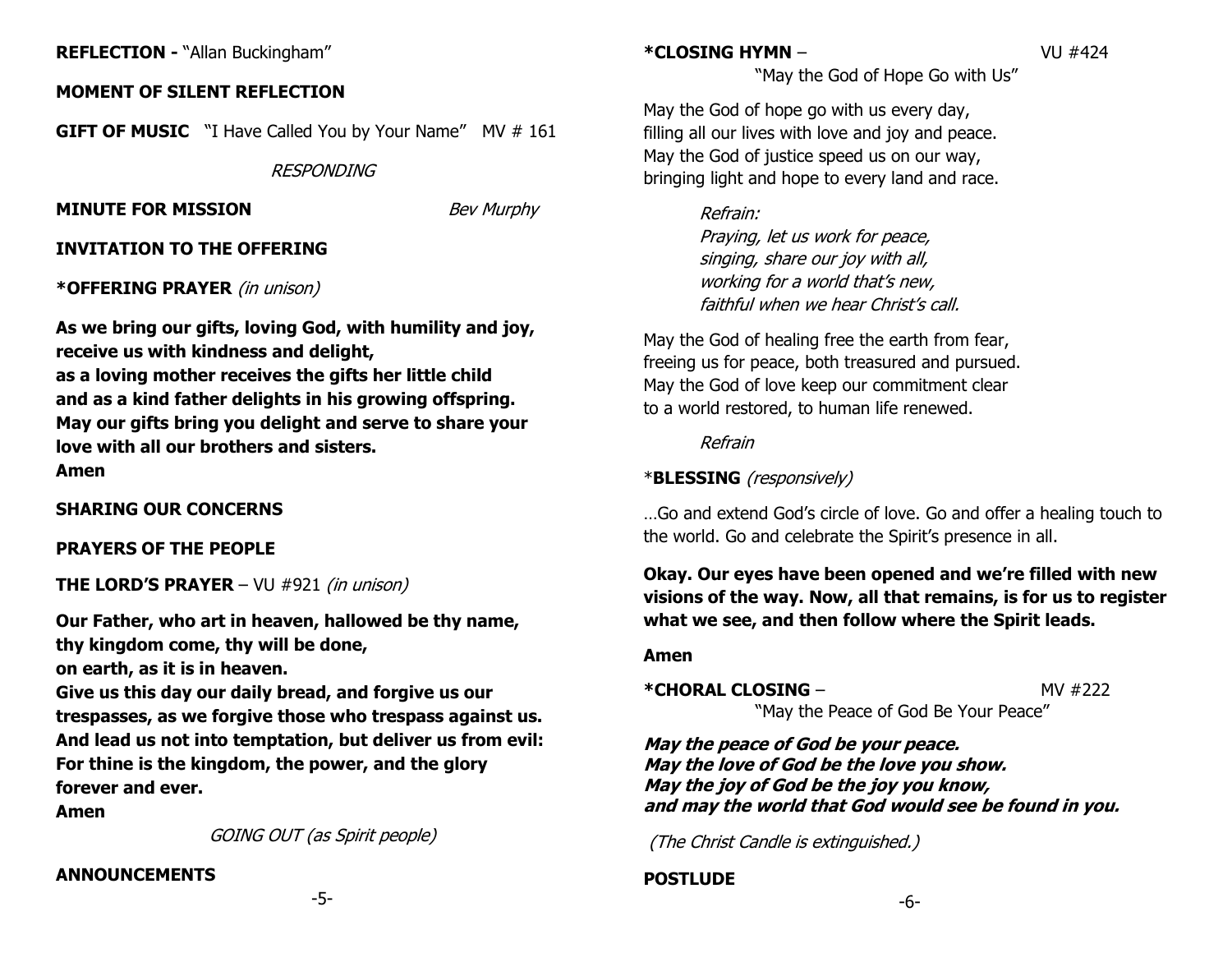## *Church News*

The regular church office hours are Monday to Friday 9 AM to 3 PM. The office will be closed on Monday, May 23<sup>rd</sup> for Victoria Day.

**Peanut Butter Update** - As of May 19<sup>th</sup>, 2022, 140 jars of Peanut Butter has been collected to go to the Bathurst Volunteer Center and \$1,050 in cash donations has allowed us to purchase 218 jars that have been dropped off directly at the Centre. Peanut butter can be dropped off at the church office anytime during office hours. We have an additional \$40+ collected for the next group purchase.

**Ways & Means Team** will meet on Tuesday, May 24<sup>th</sup> at 9:00 AM in the Ruth Morrison Room.

**Purses Plus** – The Community Outreach Sub Team extends thanks to all who generously contributed supplies to our new project. In fact, the response has been so positive that 3 deliveries have been made to Passage House & were received with gratitude.

Passage House currently has sufficient toys for children, but would appreciate books in both languages. They always need hand sanitizer along with baby supplies (wipes/diapers/shampoo/etc.). Thank you again.

### **An invitation from our Fundy St. Lawrence Dawning Waters Region:**

**Stroll For Your Soul – May 14 – June 3, 2022** offers 21 days of accompaniment through a brief email delivered early each morning to your inbox. Each email will offer a practice, or a reflection, or a video, or a photograph giving direction and encouragement to your time spent strolling (or rolling, skateboarding or running.) The Stroll emails will help you notice the glories of the Divine present in Spring. They offer practice at paying attention and being in the present moment. Weave silence and mindful reflection into your daily walk around the neighborhood or even over to a door or window to look out with intention. Our 2022 Theme is "Weathering Our Days." For information on an Individual or Group subscription, please visit the Prayer Bench Shop <https://prayerbench.ca/shop/>

# *Church News*

**All UCW members** are invited to join in the **Miramichi Presbyterial Executive Meeting** scheduled to be held in the gymnasium here at the Donald Eddy Hall on Saturday, May  $28<sup>th</sup>$  at 10AM. If you are planning on attending please bring a bagged lunch. There will be several tables set up to ensure social distancing between groups of people.

As Bev outlined in the May 8<sup>th</sup> "Minute for Mission", Gifts with Vision **the United Church's giving catalogue** - has just unveiled its latest gifts to help Ukraine. A gift of \$25 will provide a hygiene package containing items like toothpaste, laundry detergent & disinfectant. A \$38 gift provides a food basket with staples such as cooking oil, buckwheat, canned fish, dried peas and condensed milk. Please visit Gifts with Vision webpage [https://giftswithvision.ca/products/support-refugees-from](https://giftswithvision.ca/products/support-refugees-from-ukraine?_pos=1&_sid=f0a31fc75&_ss=r)ukraine?  $pos=1&$  sid=f0a31fc75 $&$  ss=r or by calling 1-844-715-7969.

# *Community News*

**Parish of New Bandon** in Clifton - LOBSTER TAKE-OUT SUPPER –, June 4, 2022. Tickets \$25 for adults - \$12.50 for children under 12. Tickets sold in advance. For tickets phone Kay Addison (350-0960), Darlene Dempsey (546-6997) or Elaine Good (546-2970). Suppers to be picked up between 3PM and 4:30 PM.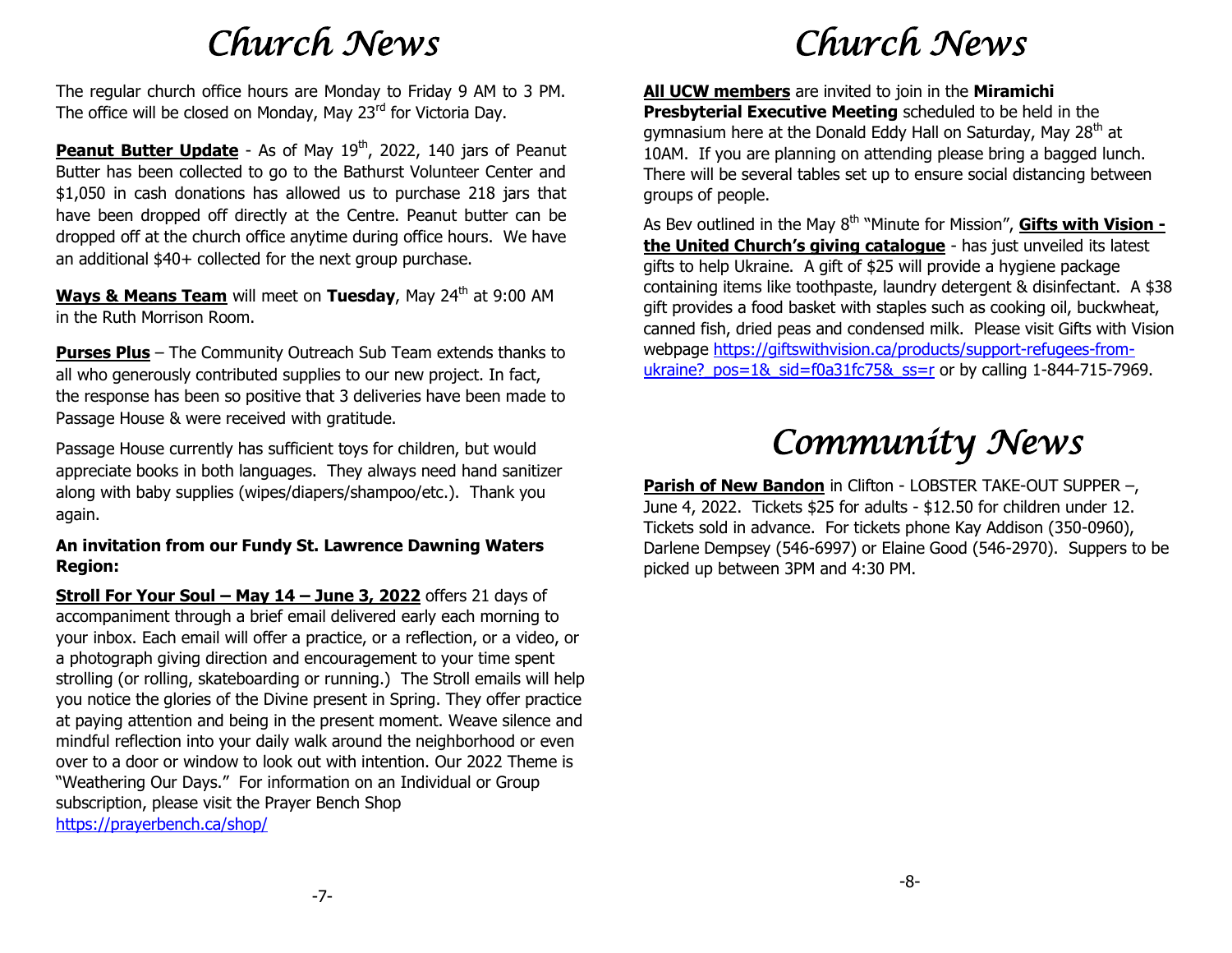## **SCRIPTURE READINGS – NEW REVISED STANDARD VERSION**

### **ACTS 16:9-15**

**9** During the night Paul had a vision: there stood a man of Macedonia pleading with him and saying, "Come over to Macedonia and help us."

10 When he had seen the vision, we immediately tried to cross over to Macedonia, being convinced that God had called us to proclaim the good news to them.

## **The Conversion of Lydia**

11 We therefore set sail from Troas and took a straight course to Samothrace, the following day to Neapolis,

**12** and from there to Philippi, which is a leading city of the district of Macedonia and a Roman colony. We remained in this city for some days.

**13** On the Sabbath day we went outside the gate by the river, where we supposed there was a place of prayer, and we sat down and spoke to the women who had gathered there.

**14** A certain woman named Lydia, a worshiper of God, was listening to us; she was from the city of Thyatira and a dealer in purple cloth. The Lord opened her heart to listen eagerly to what was said by Paul.

**15** When she and her household were baptized, she urged us, saying, "If you have judged me to be faithful to the Lord, come and stay at my home." And she prevailed upon us.

#### **JOHN 14:23-29**

**23** Jesus answered him, "Those who love me will keep my word, and my Father will love them, and we will come to them and make our home with them.

**24** Whoever does not love me does not keep my words, and the word that you hear is not mine but is from the Father who sent me.

**25** "I have said these things to you while I am still with you.

**26** But the Advocate, the Holy Spirit, whom the Father will send in my name, will teach you everything and remind you of all that I have said to you.

**27** Peace I leave with you; my peace I give to you. I do not give to you as the world gives. Do not let your hearts be troubled, and do not let them be afraid.

**28** You heard me say to you, 'I am going away, and I am coming to you.' If you loved me, you would rejoice that I am going to the Father, because the Father is greater than I.

**29** And now I have told you this before it occurs, so that when it does occur you may believe.